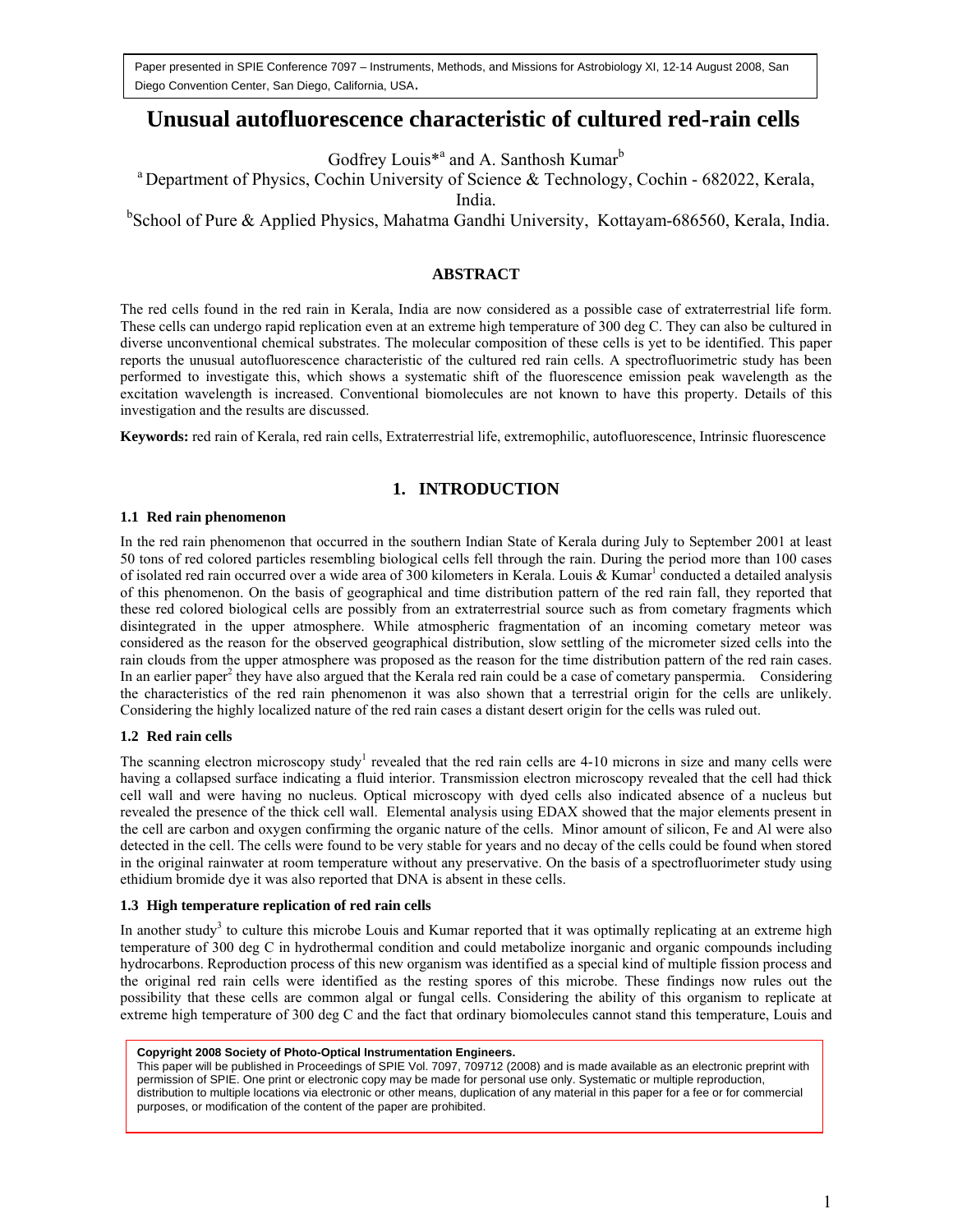Kumar proposed that these cells possibly represent a new kind of biology. It was also speculated that these cells might have alternate type of biomolecules, which could withstand extreme high temperatures. However the biomolecular constituents of these cells are yet to be identified.

#### **1.4 Biomolecular Autofluorescence**

Fluorescence microscopy and fluorescence spectral studies are widely used in biology both for microscopic imaging of biological structures and for identification and quantification of biomolecules. Many biological macromolecules such as some proteins and enzymes have intrinsic fluorescence or autofluorescence and others are made fluorescent by tagging with specific extrinsic probe molecules. Protein fluorescence is widely used to study a variety of structural information, such as the extent of rotational freedom, the exposure of amino acid side chains to quenchers, and intramolecular distances<sup>4</sup>. Green fluorescent protein (GFP) is used for monitoring gene expression and protein localization in both prokaryotes and eukaryotes<sup>5</sup>. While the presence of proteins or other conventional biomolecules has not been confirmed in the high temperature cultured red rain microbes they exhibit strong intrinsic fluorescence or autofluorescence over a wide range of excitation wavelengths than conventional microbes. According to Kasha's rule the fluorescence emission peak should remain fixed and should be independent of the excitation wavelength. But the red rain cells show an unusual type of autofluorescence where the fluorescence emission peak is showing a shift with a change in excitation wavelength. The details of this unusual autofluorescence are reported below.

# **2. METHODOLOGY**

The sample used for the present fluorescence study, was cultured at 300deg C under hydrothermal condition in a specially fabricated steel pressure vessel, which can withstand high temperature and pressure. The nutrient used was 500 mg of glycine added with 15 ml of distilled water. The same was taken in a culture bottle, which was placed inside the pressure vessel and heated at 300 deg C for about 30 minutes after seeding with red rain microbes using a wire loop. Replication of the cells is indicated by the turbidity of the solution, which now contain millions of suspended cells. A drop of this culture can now be examined under microscope to see the individual cells. The culture experiment was also repeated for a different nutrient medium, which uses 250 μL of Cedar wood oil added with 15ml of distilled water.

The autofluorescence of the cultured red rain cells was visualized in an Olympus fluorescence microscope (BX51) with epi-illumination. Various combinations of excitation and emission filters were employed. The Fluorescence spectra of the cultured red rain cells were recorded using Shimadzu spectrofluorimeter (RF-5301 PC, Shimadzu). Emission wavelength was scanned from 300 nm to 900 nm for constant excitation wavelengths of 10 nm intervals.

# **3. RESULTS AND DISCUSSION**

#### **3.1 Fluorescence microscopy**

Microscopic examination of the culture medium after culturing at 300 deg C shows a large population of viable cells suspended in the medium. Figure 1 shows the bright field image of the red rain microbes cultured at 300 deg C. The cells are colorless coccoidal and have a size variation of about 1-5 microns. The autofluorescence was detected in the cultured red rain cells for blue, green and red region and are shown in figures 2-4. Blue emission was observed when the sample is excited with UV light through wideband excitation filter (BP330-385), and an emission filter 420 nm (BA420). Green autofluorescence was detected when the sample is excited with a wide band Blue excitation filter (BP460-490), and an emission filter 510 nm (BA510-IF). Similarly red autofluorescence was observed when the sample is excited with a wide band Green excitation filter BP510-550, and an emission filter 590 nm (BA590). The intensity of the emitted fluorescence is high in the green emission.

#### **3.2 Spectrofluorimetric study**

 In order to study the fluorescence emission characteristics of the cultured red rain cells under different excitation wavelengths the spectra were recorded using a spectrofluorimeter. The fluorescence spectra of the cultured red rain cell are shown in fig 5 and 6. Figure 5 shows the emission spectra for the excitation wavelength region 250-360 nm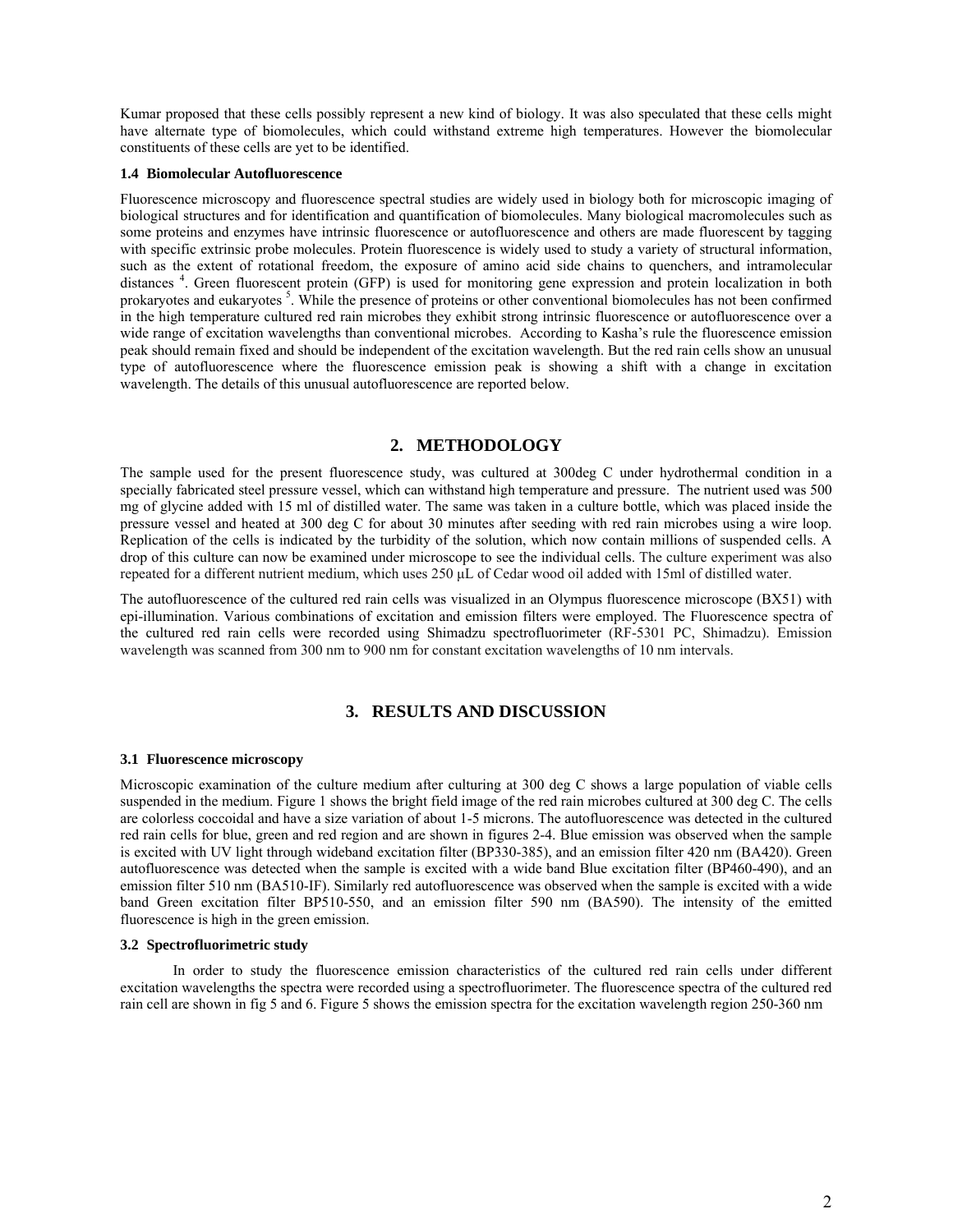

Fig. 1. Photomicrograph of the cultured cells of the red rain microbe. Cells have size ranging from approximately 1 to 5 micrometers. Cells were cultured in aqueous medium containing cedar wood oil as nutrient at 300 deg C in hydrothermal condition. Cells cultured using glycine as nutrient also have the same appearance.



Fig. 2. Fluorescence microscopy image of the cultured cells of the red rain microbe under UV light excitation giving blue fluorescence.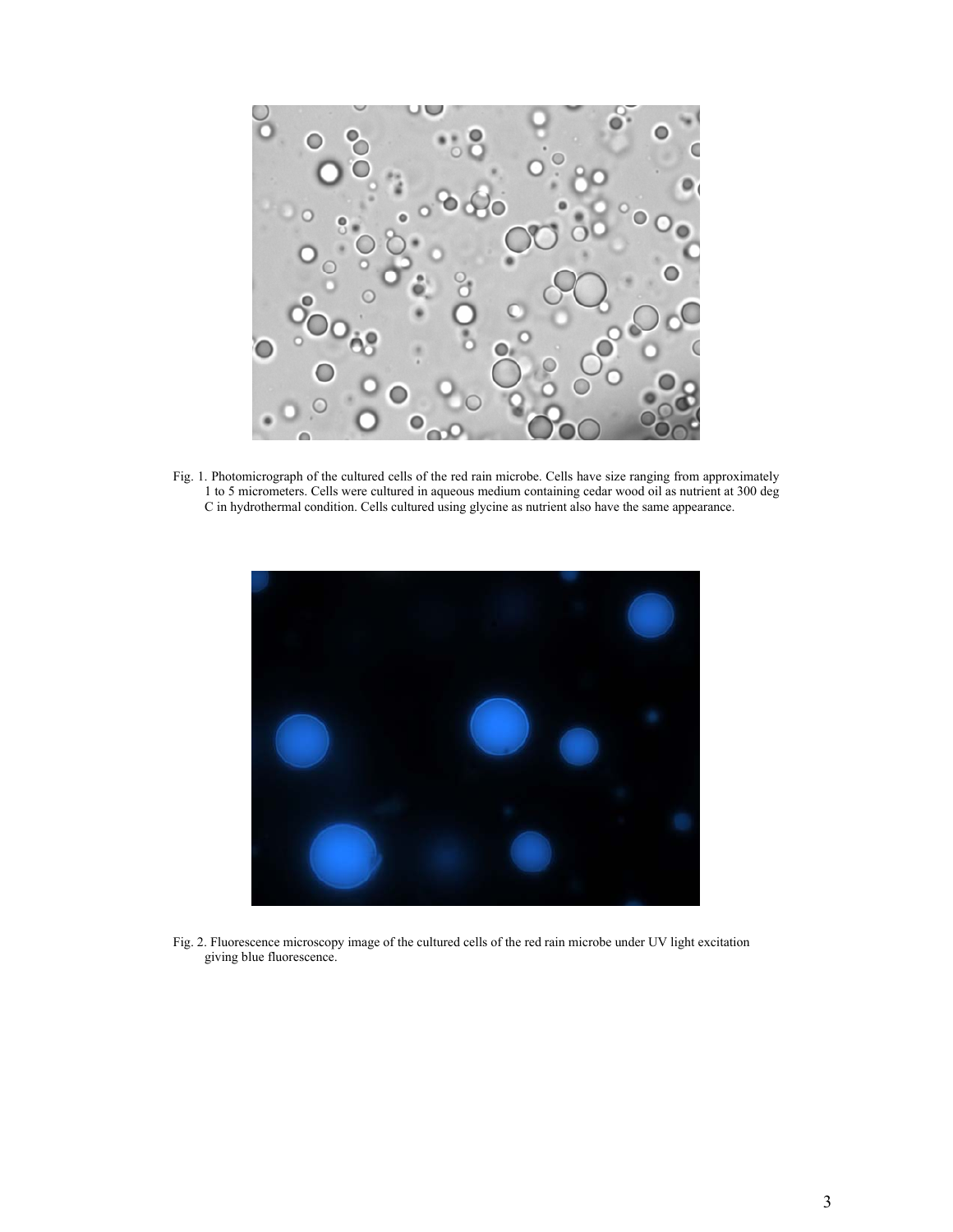

Fig. 3. Fluorescence microscopy image of the cultured cells of the red rain microbe under blue light excitation giving green fluorescence.



Fig. 4. Fluorescence microscopy image of the cultured cells of the red rain microbe under green light excitation giving red fluorescence.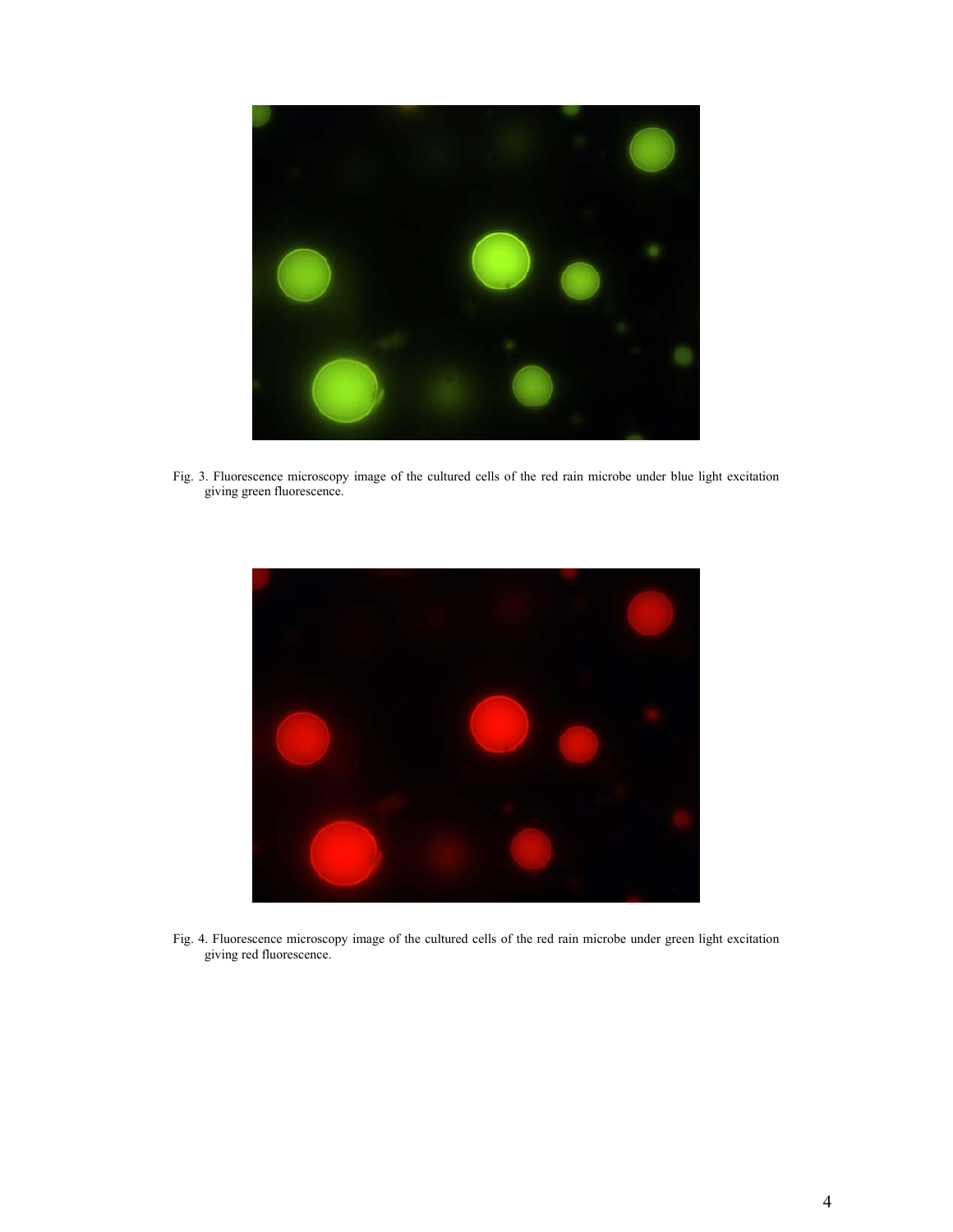

Fig. 5. Fluorescence emission spectrums of an aqueous suspension of the cells for different excitation wavelengths ranging from 250 to 360 nm. The curves show that in this region of excitation wavelengths there is no significant systematic shift of the emission peak with excitation wavelength. These cells were cultured at high temperature using glycine as nutrient.



Fig. 6. Fluorescence emission spectrums of an aqueous suspension of the cells for different excitation wavelengths ranging from 370 to 550 nm. The curves show a systematic shift of the emission peak with excitation wavelength. These cells were cultured at high temperature using glycine as nutrient.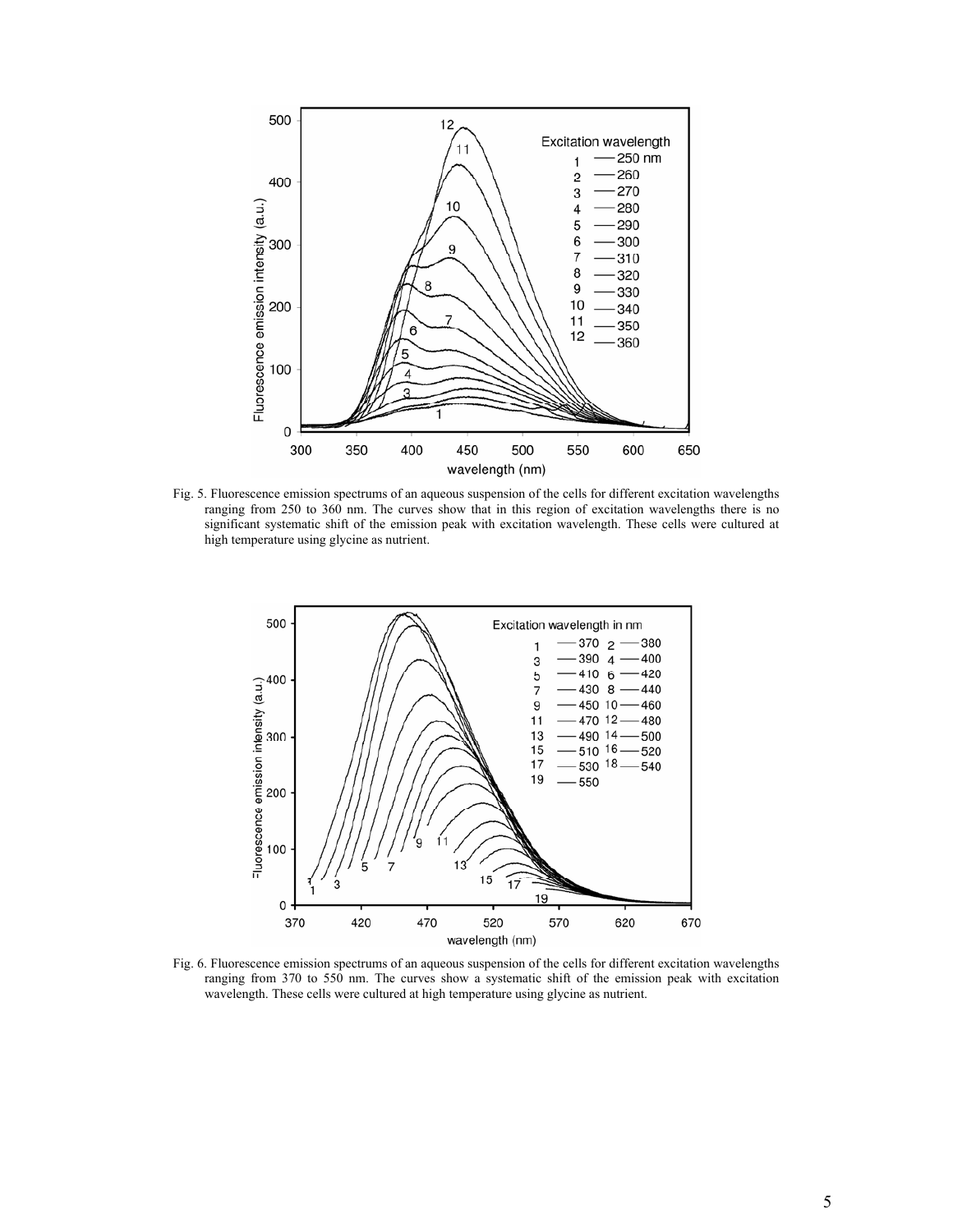

Fig. 7. Fluorescence emission spectrums of an aqueous suspension of cells for different excitation wavelengths ranging from 370 to 460 nm. The curves show a systematic shift of the emission peak with excitation wavelength. These cells were cultured at high temperature using cedar wood oil as nutrient.



Fig. 8. Fluorescence emission spectrum of cells for an excitation wavelength of 280 nm along with the corresponding deconvoluted peaks. The deconvoluted peaks are at 385nm and 450nm.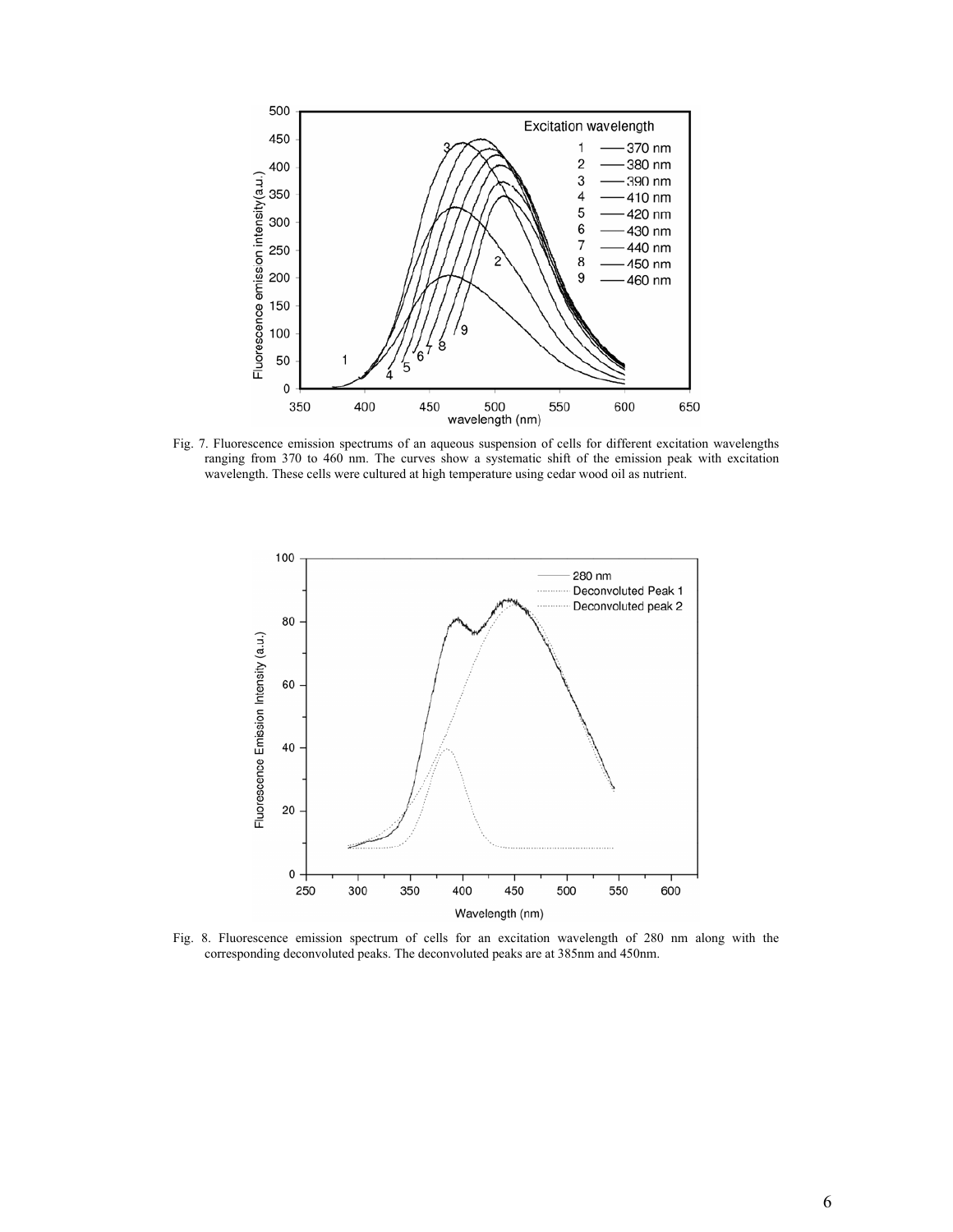

Fig. 9. Fluorescence emission spectrum of cells for an excitation wavelength of 310 nm along with the corresponding deconvoluted peaks. The deconvoluted peaks are at 385nm and 450nm.



Fig. 10. Fluorescence emission spectrum of cells for an excitation wavelength of 320 nm along with the corresponding deconvoluted peaks. The deconvoluted peaks are at 385nm and 450nm.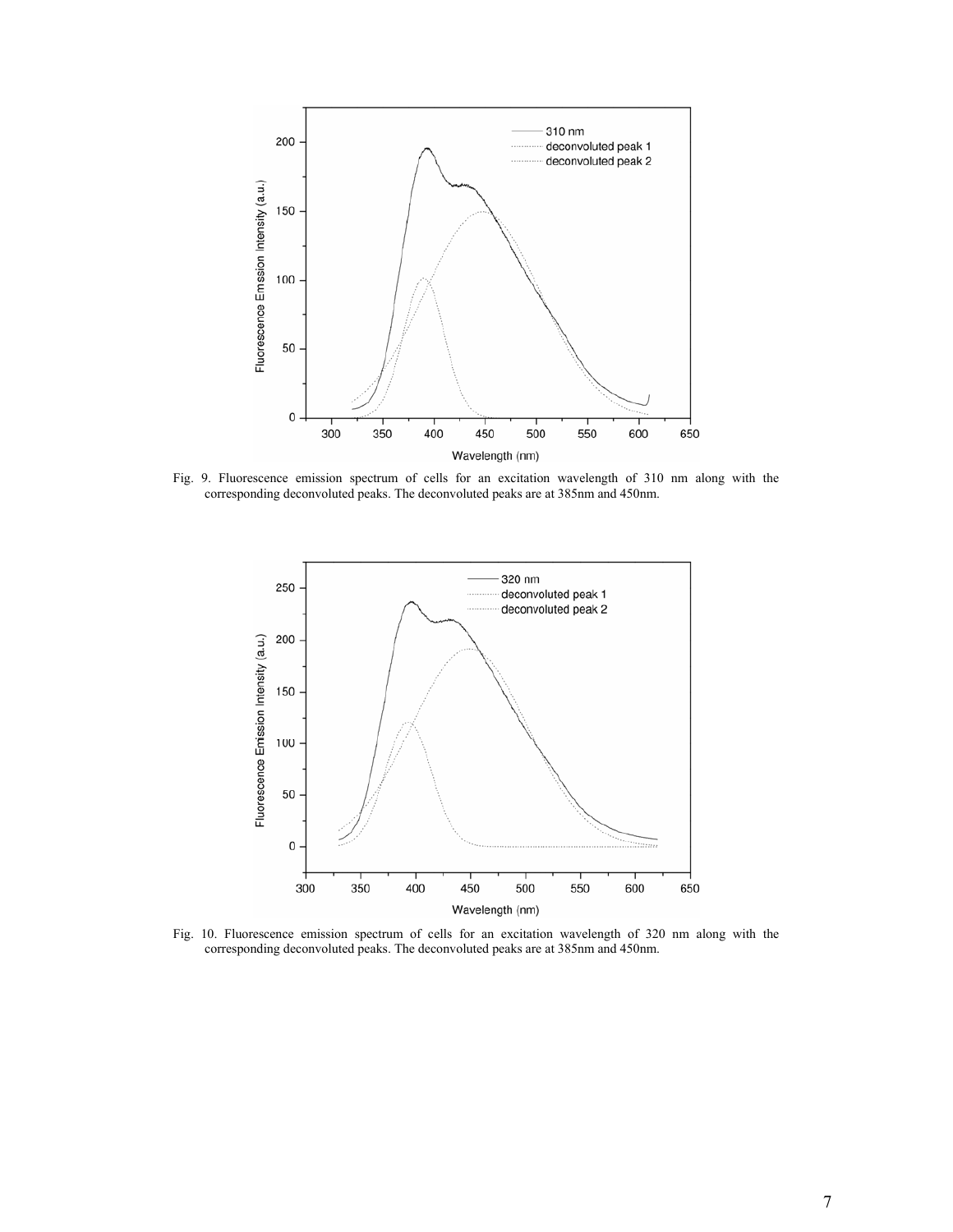

Fig. 11. Excitation wavelength dependent shift of fluorescence emission peak. Figure shows the almost linear shift of the fluorescent emission peak for the cells as the excitation wavelength is changed from 370 to 550 nm. This shift is unusual and apparently violates Kasha's Rule, which requires the emission peak to remain constant. This plot is derived from figure 6.

where as figure 6 show the spectra in the excitation wavelength region 370-550 nm. Excitation dependant emission peaks are clearly observed for the cells in the 370 - 550 nm excitation range (Figure 6). Cells grown with cedar wood oil nutrient also show the excitation wavelength dependent emission peaks and this result is shown in figure 7. In the UV excitation region 270-340 nm two broad emission peaks are observed which are overlapped and found at 385 nm and at 450 nm respectively. Hence these spectrums were de-convoluted using Gaussian de-convolution method and the resulted spectrum are shown in figures 8-10 for the excitation wavelengths 280, 310 and 320 nm respectively. The deconvoluted curves clearly show the presence of two emission peaks at 385 nm and at 450 nm. Considering figure 6 it can be seen that it is the 450 nm peak, which starts shifting to longer wavelengths as the excitation is increased beyond 370 nm. Figure 11 clearly illustrates this behaviour and shows that this shift is almost linearly dependent on the excitation wavelength. The emission maximum in the fluorescence spectrum occurred at 460 nm when excited with 380 nm for the whole spectral region studied. Emission intensity is observed to be decreasing towards the red end of the spectrum.

#### **3.3 Discussion and conclusion**

Results of the fluorescence microscopy and the spectrofluorimetric study clearly shows that the cultured red rain cells have intrinsic fluorescence over wide excitation wavelengths. The observed excitation wavelength dependent emission peak shifting is an unusual result, which is against the Kasha's rule. This appears to be a unique property of the red rain microbes. Conventional biomolecules or organisms are not known to have this kind of unusual autofluorescence and hence the presence of new kind of biomolecules can be inferred in the red rain microbes. Special kind of energy level structure and relaxation processes in these new biomolecules can possibly explain the violation of Kasha's rule.

Organisms replicating at 300 deg C and showing this kind of autofluorescence are currently unknown to exist on earth yet several thousand kilograms of these cells came down through the red rain, which is again an indication supporting the view that these cells are possibly extraterrestrial.